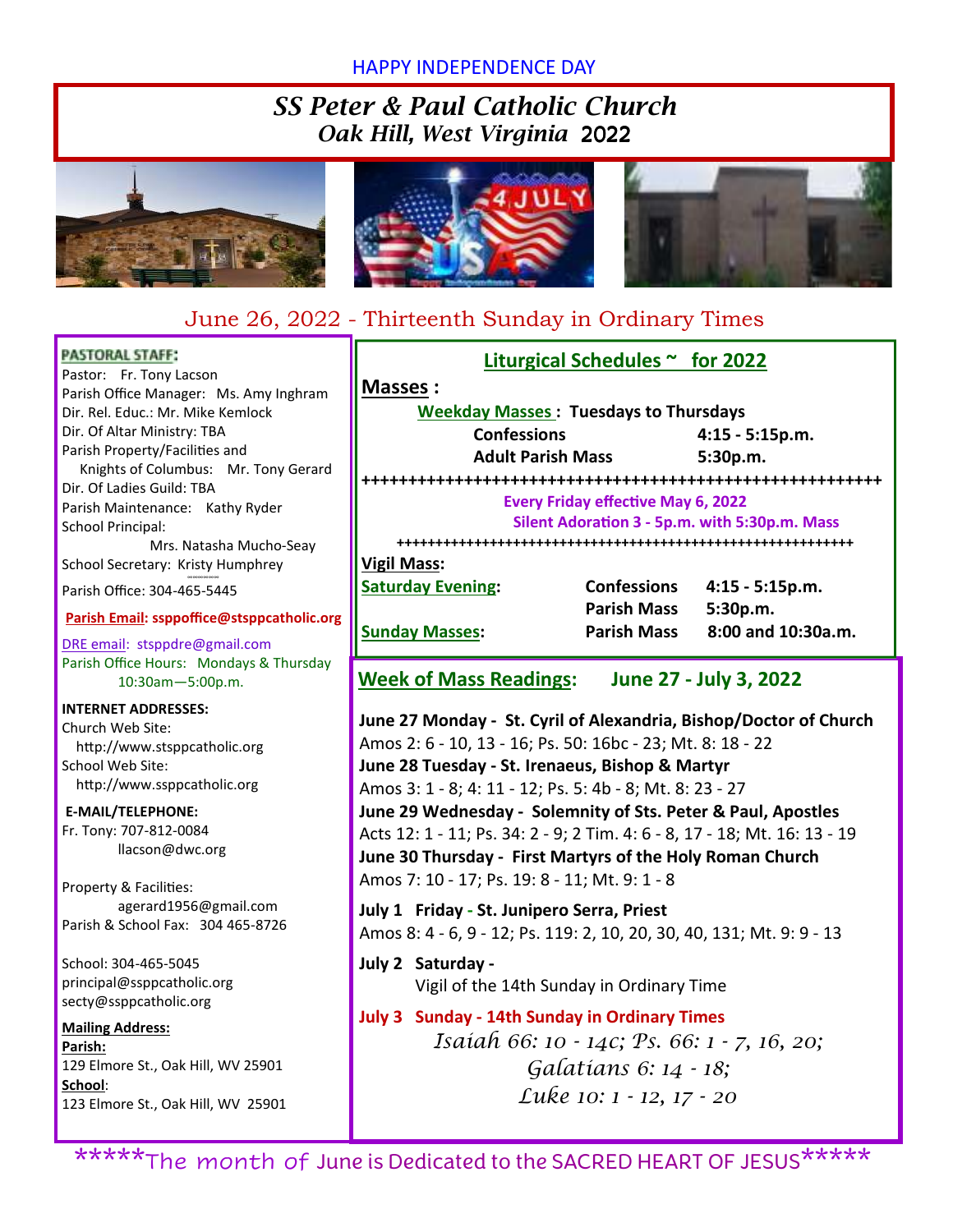| <b>This Week's Mass Intentions</b>                                                                                                                                                                                                                                                                                                                            |                                                                                                             | Now Streaming our<br>10:30a.m. Mass service on<br>facebook.                                                                                |                                                                                                                                                               |                                                                          |                     |                                                                                              |  |
|---------------------------------------------------------------------------------------------------------------------------------------------------------------------------------------------------------------------------------------------------------------------------------------------------------------------------------------------------------------|-------------------------------------------------------------------------------------------------------------|--------------------------------------------------------------------------------------------------------------------------------------------|---------------------------------------------------------------------------------------------------------------------------------------------------------------|--------------------------------------------------------------------------|---------------------|----------------------------------------------------------------------------------------------|--|
| <b>Sat. Jun. 25</b><br>5:30p.m.                                                                                                                                                                                                                                                                                                                               | <b>Immaculate Heart of BVM</b><br>†Bonnie Gillespie by,                                                     | our Facebook Page! Look for<br><b>Sspp Church</b> (account Name) and<br>click on the link.                                                 |                                                                                                                                                               |                                                                          |                     |                                                                                              |  |
| <b>Sun. Jun. 26</b><br>8:00a.m.                                                                                                                                                                                                                                                                                                                               | Terry & Sally Shay<br><b>13th Sunday Ordinary Time</b><br>†Callie Mae & Harold Blake Jr.<br>by, Amy Inghram | A Family Perspective by Bud Ozar<br>13th Sunday in Ordinary Times                                                                          |                                                                                                                                                               |                                                                          |                     |                                                                                              |  |
| 10:30a.m.                                                                                                                                                                                                                                                                                                                                                     | For All Parishioners                                                                                        | Today's gospel reminds us once we set our "hand to the<br>plow" of parenting and marriage, "we cannot look back."                          |                                                                                                                                                               |                                                                          |                     |                                                                                              |  |
| Tue. Jun. 28<br>5:30p.m.                                                                                                                                                                                                                                                                                                                                      | †Larry Cole by,<br>Morgan & Kathy Bracken                                                                   | This is what commitment means: we have said YES to what<br>was, what is and to what can be.                                                |                                                                                                                                                               |                                                                          |                     |                                                                                              |  |
| <b>Wed. Jun. 29</b><br>5:30p.m.                                                                                                                                                                                                                                                                                                                               | Intentions of health & healing<br>Coletta Vandall by a Parish Friend                                        | Last Weeks Attendance and Giving (June 11/12, 2022)                                                                                        |                                                                                                                                                               |                                                                          |                     |                                                                                              |  |
| Thu. Jun. 30<br>5:30p.m.<br>Fri. Jul. 1                                                                                                                                                                                                                                                                                                                       | †Paul Lopinsky by Family Friend                                                                             | Attendance                                                                                                                                 |                                                                                                                                                               | <b>Wkly Offering</b><br><b>School</b>                                    |                     | <b>Regular Collection Combined Masses</b><br>\$2,414.00<br>\$125.00                          |  |
| 5:30p.m.<br>Sat. Jul. 2<br>5:30p.m.                                                                                                                                                                                                                                                                                                                           | †Scott Leilich by Ladies Guild<br><b>Vigil</b><br>†Virginia White by,                                       | 5:30p.m.<br>8:00a.m.                                                                                                                       | 74<br>52                                                                                                                                                      | <b>Votives</b><br><b>Mass Stipend</b><br><b>Parish Maint.</b>            |                     | \$28.00<br>\$20.00<br>\$30.00                                                                |  |
| Sun. Jul 3<br>8:00a.m.                                                                                                                                                                                                                                                                                                                                        | Terry & Sally Shay<br><b>14th Sunday Ordinary Times</b><br>For All Parishioners                             | 10:30a.m.                                                                                                                                  | 66                                                                                                                                                            | <b>Peter's Pence</b><br>(2nd Collection)<br>Online                       |                     | \$0.00<br>\$330.00                                                                           |  |
| 10:30p.m.                                                                                                                                                                                                                                                                                                                                                     | †Frank Gruden, Jr. by,<br><b>Ernestine Phillips</b>                                                         |                                                                                                                                            |                                                                                                                                                               | <b>Cemetery Maint.</b><br><b>Father's Day</b>                            |                     | \$0.00<br>\$5.00                                                                             |  |
|                                                                                                                                                                                                                                                                                                                                                               |                                                                                                             | ∞∞∞∞∞∞∞∞∞∞∞∞∞∞∞∞∞∞∞∞∞∞∞∞∞∞∞∞∞∞∞∞∞∞∞<br>I Give Love, Live Love Campaign as of June 19, 2022<br>\$100,000.00<br>Total Given End of 2021/2022 |                                                                                                                                                               |                                                                          |                     |                                                                                              |  |
| <b>Sacraments:</b><br>Annointing of Sick/Last Rites & visiting of the<br>sick/homebound - please notify Fr. Tony at (707-812-<br>0084).<br>Baptism:<br>After proper Instructions - contact Fr. Tony to make ar-<br>rangements.<br>Marriage: After proper instructions, Pre-Cana seminars,<br>contact Fr. Tony 6 months in advance before date of<br>marriage. |                                                                                                             | <b>Account Expenses:</b>                                                                                                                   | <b>Initial Pymt to School</b><br><b>School Scholarships</b><br><b>School/Parish Bonuses</b><br><b>Philippines Recovery</b><br><b>Ryder Funeral Assistance</b> | <b>Payment for School Playground</b><br><b>Total after expenses</b>      |                     | \$16,200.00<br>\$5,147.04<br>\$2,250.00<br>\$6,300.00<br>\$500.00<br>\$500.00<br>\$69,102.96 |  |
| <b>SCHOOL NEWS Position Available</b><br>Sts. Peter & Paul School is looking for an elementary<br>teacher for the 2022-2023 school year. Candidate should                                                                                                                                                                                                     |                                                                                                             |                                                                                                                                            |                                                                                                                                                               | Deposits Made over period of month+<br>Interest Earned (12/2020-3/2022)+ |                     | \$14,540.10<br>\$172.63                                                                      |  |
| have a bachelor's degree, preferably in education. Appli-<br>cant needs to be able to create lesson plans& implement I<br>curriculum that aligns with state standards, have a pas-                                                                                                                                                                            |                                                                                                             | <b>NEW ACCOUNT BALANCE</b><br><b>New Deposit 2022/23 -</b>                                                                                 |                                                                                                                                                               | \$83,815.69<br>=<br>\$600.00                                             |                     |                                                                                              |  |
| sion for teaching, and support students in their academ-<br>ics. Qualified applicants should have a teaching certificate<br>or be willing to pursue certification. If interested: contact<br>Principal Natasha Seay at school (304-465-5045) for<br>more information.                                                                                         |                                                                                                             |                                                                                                                                            | <b>May 2022</b><br><b>May Interest Earned</b>                                                                                                                 |                                                                          | \$130.00<br>\$14.82 |                                                                                              |  |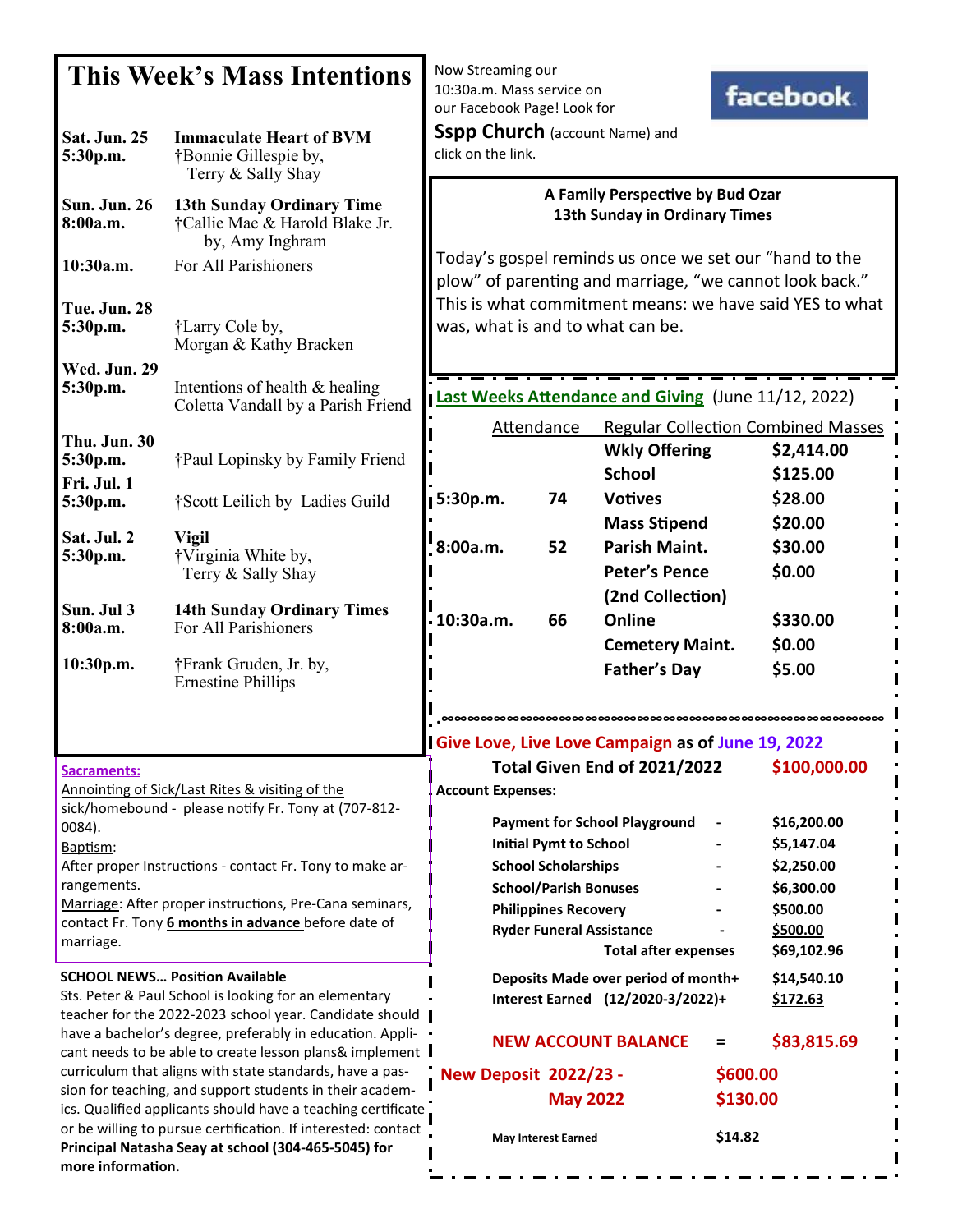# *HOPE SCHOLARSHIPS*

*Scholarships for Sts. Peter and Paul School* 

*Please contact Mrs. Natasha Seay, Principal, for more information (304-465-5045)* 

## *Announcements*

- *(1) Starting May 2022 Every Friday there will be a silent adoration from 3 5:00p.m., then mass at 5:30p.m.*
- *(2) School Enrollment: Pre School is very full now, thank you. Kindergarten has 8 spots still available. HOPE Scholarships are now available - also we have some scholarships from very generous parishioners.*
- *(3) Scholarships are available to those who desire to enroll at school K 4.*
- *(4) Confirmation Class Summer Break from May 29, 2022, Sunday. Classes will resume August 7, 2022, Sunday. Classes will continue into its last phase until October, 2022. There will be a Guest Speaker for the month of August 2022. Confirmation Retreat on September 17, 2022 (Saturday) at John XXIII Pastoral Center in Charleston.*
- *(5) Reminder: No RCIA meeting until August 2022. Look in bulletin for further details. Thank You!*



### June 26th - 11:30a.m. until 2:30p.m. in Parish Hall/School Cafeteria (Rain or Shine)

Menu Planned: Hamburgers and BBQ Sandwiches, Baked Beans, Cole Slaw, Potato Salad and Pasta Salad, Cup Cakes, Ice Cream, Drinks.

> *There will be games for Children and Adults (including a raffle for prizes)! (Including a water slide for children - Bring Your Own Towel !)*

#### **Food Pantry Assistance**

With the already high cost of food rising, the Food Pantry of SSPP would like to extend a helping hand to all of our parish members and school parents who might need some assistance in helping stock their pantry from our pantry. The Food Pantry will be available Monday—Friday, 830am to 3pm in the Fr. Moore Room. Anthony Gerard will be available to assist in putting a bag together of items we have in stock.



**2022 CSA Goal: \$17,395 Amount Pledged as of June 20, 2022: \$2,570 (15%)** 

### **++R.I.P.++**

Our sincere sympathy is extended to Lisa Lewis, Mary Johnson, Michael Garcia Toney Garcia, Family and Friends on the death of their father, Franklin D. Garcia.

 $\ddagger$ 

May he rest in the peace of Christ.

Knights of Columbus

Oak Hill Council #16224 and Fourth Degree Assembly #1523

Are proud to support Sts. Peter & Paul school financially, spiritually and voluntarily. School dads - Help Us Help our School - Join the Knights of Columbus! (The largest Catholic, Family, fraternal, service organization in the world.) For more information, call the church office at 301-465-5445.St. Francis/Sts. Peter & Paul Annual Rummage sale is set for August 12 - 13, 2022 in Beckley.

Items may be dropped off at the St. Frances Parish Gym in Beckley:

August 6 - following 5:00p.m. Mass; August 7 - after 8:00a.m. or 11:00am Masses;  **August 8 through August 11** between the hours of 5:00 - 7:00p.m. an**d Friday, August 12, 8am to 4pm.**